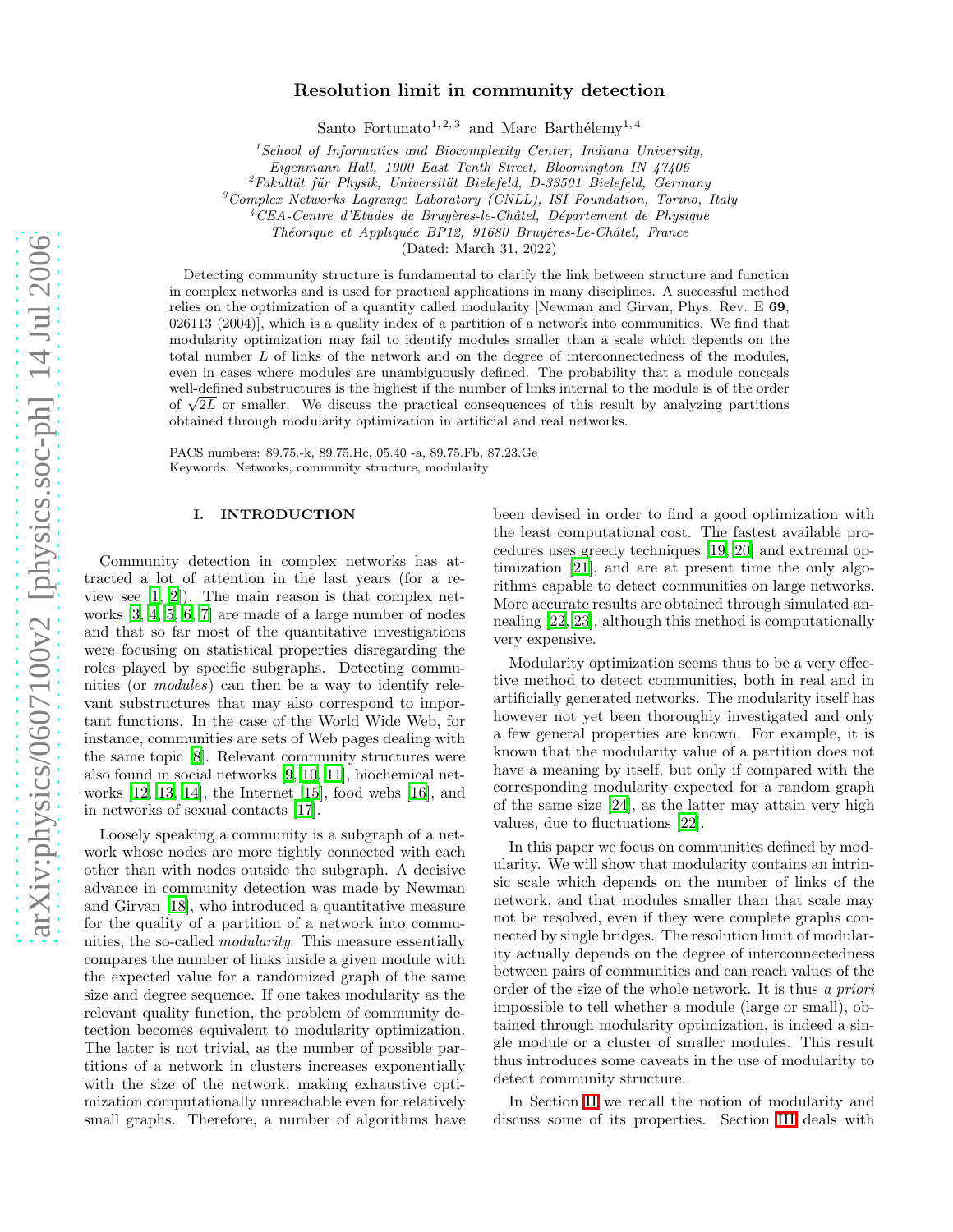the problem of finding the most modular network with a given number of nodes and links. In Section [IV](#page-2-0) we show how the resolution limit of modularity arises. In Section [V](#page-4-0) we illustrate the problem with some artificially generated networks, and extend the discussion to real networks. Our conclusions are presented in Section [VI.](#page-6-2)

## II. MODULARITY

<span id="page-1-2"></span><span id="page-1-0"></span>The modularity of a partition of a network in modules can be written as [\[18\]](#page-7-15)

$$
Q = \sum_{s=1}^{m} \left[ \frac{l_s}{L} - \left( \frac{d_s}{2L} \right)^2 \right],\tag{1}
$$

where the sum is over the  $m$  modules of the partition,  $l<sub>s</sub>$  is the number of links inside module s, L is the total number of links in the network, and  $d_s$  is the total degree of the nodes in module s. The first term of the summands in Eq.  $(1)$  is the fraction of links inside module s; the second term instead represents the expected fraction of links in that module if links were located at random in the network (under the only constraint that the degree sequence coincides with that in the original graph). If for a subgraph  $S$  of a network the first term is much larger than the second, it means that there are many more links inside  $S$  than one would expect by random chance, so  $S$  is indeed a module. The comparison with the null model represented by the randomized network leads to the quantitative definition of community embedded in the ansatz of Eq. [\(1\)](#page-1-2). We conclude that, in a modularitybased framework, a subgraph  $S$  with  $l_s$  internal links and total degree  $d_s$  is a module if

<span id="page-1-3"></span>
$$
\frac{l_s}{L} - \left(\frac{d_s}{2L}\right)^2 > 0.
$$
 (2)

Let us express the number of links  $l_s^{out}$  joining nodes of the module s to the rest of the network in terms of  $l_s$ , i.e.  $l_s^{out} = al_s \text{ with } a \ge 0.$  So,  $d_s = 2l_s + l_s^{out} = (a+2)l_s$ and the condition [\(2\)](#page-1-3) becomes

$$
\frac{l_s}{L} - \left[\frac{(a+2)l_s}{2L}\right]^2 > 0,\tag{3}
$$

from which, rearranging terms, one obtains

<span id="page-1-4"></span>
$$
l_s < \frac{4L}{(a+2)^2}.\tag{4}
$$

If  $a = 0$ , the subgraph S is a disconnected part of the network and is a module if  $l_s < L$  which is always true. If  $a$  is strictly positive, Eq.  $(4)$  sets an upper limit to the number of internal links that  $\mathcal S$  must have in order to be a module. This is a little odd, because it means that the definition of community implied by modularity depends on the size of the whole network, instead of involving a "local" comparison between the number of internal and external links of the module. For  $a<2$  one has  $2l_s > l_s^{out}$ , which means that the total degree internal to the subgraph is larger than its external degree, i.e.  $d_s^{in} > d_s^{out}$ . The attributes "internal" and "external" here mean that the degree is calculated considering only the internal or the external links, respectively. In this case, the subgraph  $S$  would be a community according to the "weak" definition given by Radicchi et al. [\[25](#page-7-22)].

For  $a < 2$  the right-hand-side of inequality [\(4\)](#page-1-4) is in the interval  $[L/4, L]$ . A subgraph of size  $l_s$  would then be a community both within the modularity framework and according to the weak definition of Radicchi et al. if  $a < 2$  and  $l_s$  is less than a quantity in the interval  $[L/4, L]$ . Sufficient conditions for which these constraints are always met are then

<span id="page-1-6"></span>
$$
l_s < \frac{L}{4}, a < 2. \tag{5}
$$

In Section [IV](#page-2-0) we shall only consider modules of this kind.

According to Eq. [\(2\)](#page-1-3), a partition of a network into actual modules would have a positive modularity, as all summands in Eq. [\(1\)](#page-1-2) are positive. On the other hand, for particular partitions, one could bump into values of Q which are negative. The network itself, meant as a partition with a single module, has modularity zero: in this case, in fact,  $l_1 = L$ ,  $d_1 = 2L$ , and the only two terms of the unique module in Q cancel each other. Usually, a value of  $Q$  larger than  $0.3 - 0.4$  is a clear indication that the subgraphs of the corresponding partition are modules. However, the maximal modularity differs from a network to another and depends on the number of links of the network. In the next section we shall derive the expression of the maximal possible value  $Q_M(L)$  that  $Q$ can attain on a network with  $L$  links. We will prove that the upper limit for the value of modularity for any network is 1 and we will see why the modularity is not scale independent.

### III. THE MOST MODULAR NETWORK

<span id="page-1-1"></span>In this section we discuss of the most modular network which will introduce naturally the problem of scales in modularity optimization. In Ref. [\[2](#page-6-1)], the authors consider the interesting example of a network made of  $m$  identical complete graphs (or 'cliques'), disjoint from each other. In this case, the modularity is maximal for the partition of the network in the cliques and is given by the sum of  $m$  equal terms. In each clique there are  $l = L/m$  links, and the total degree is  $d = 2l$ , as there are no links connecting nodes of the clique to the other cliques. We thus obtain

<span id="page-1-5"></span>
$$
Q = m \left[ \frac{l}{L} - \left( \frac{2l}{2L} \right)^2 \right] = m \left( \frac{1}{m} - \frac{1}{m^2} \right) = 1 - \frac{1}{m}, \tag{6}
$$

which converges to 1 when the number of cliques goes to infinity. We remark that for this result to hold it is not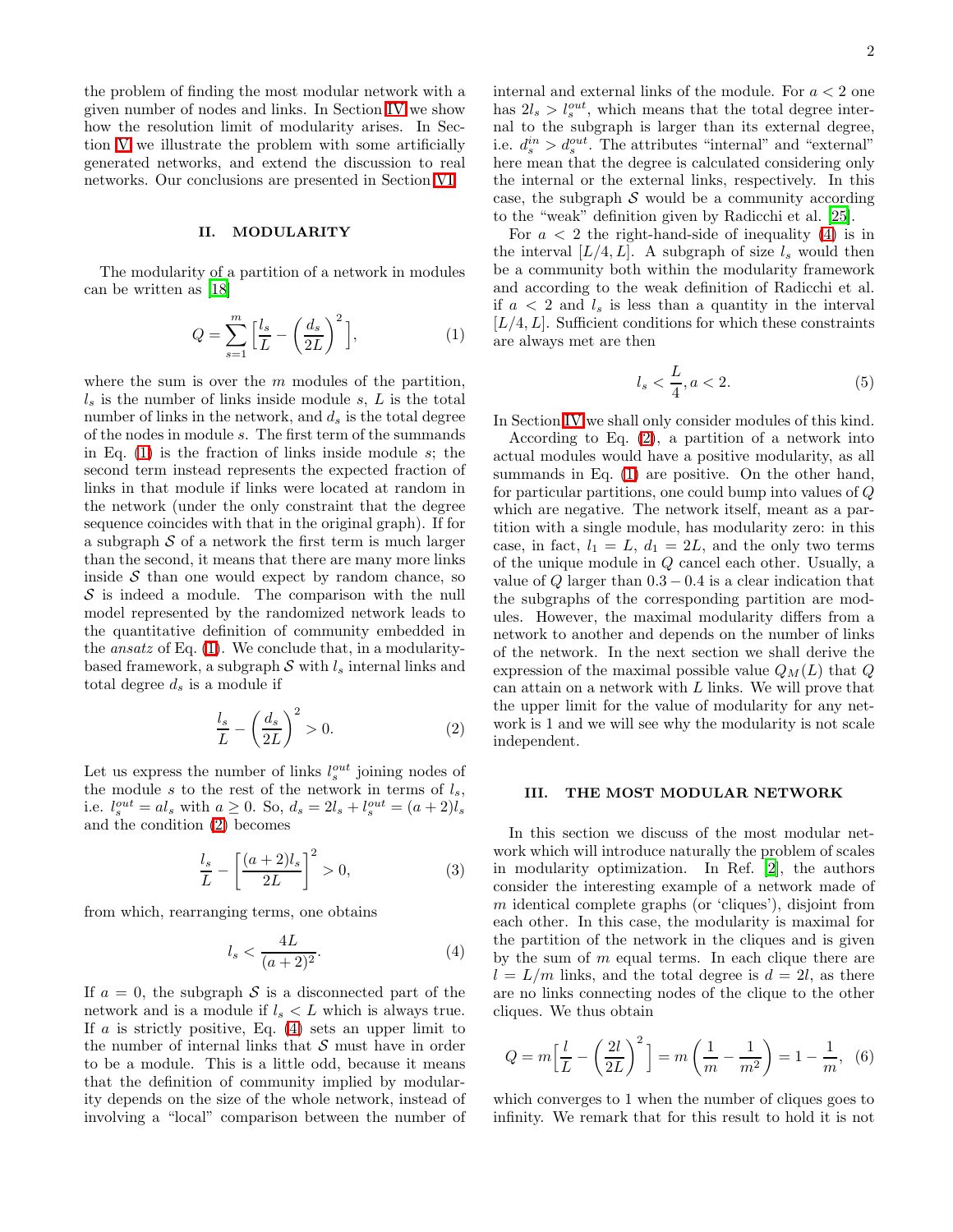

<span id="page-2-1"></span>FIG. 1: Design of a connected network with maximal modularity. The modules (circles) must be connected to each other by the minimal number of links.

necessary that the m connected components be cliques. The number of nodes of the network and within the modules does not affect modularity. If we have  $m$  modules, we just need to have  $L/m$  links inside the modules, as long as this is compatible with topological constraints, like connectedness. In this way, a network composed by  $m$  identical trees (in graph theory, a forest) has the same maximal modularity reported in Eq. [\(6\)](#page-1-5), although it has a far smaller number of links as compared with the case of the densely connected cliques (for a given number of nodes).

A further interesting question is how to design a connected network with  $N$  nodes and  $L$  links which maximizes modularity. To address this issue, we proceed in two steps: first, we consider the maximal value  $Q_M(m, L)$ for a partition into a fixed number  $m$  of modules; after that, we look for the number  $m^*$  that maximizes  $Q_M(m,L)$ .

Let us first consider a partition into m modules. Ideally, to maximize the contribution to modularity of each module, we should reduce as much as possible the number of links connecting modules. If we want to keep the network connected, the smallest number of inter-community links must be  $m - 1$ . For the sake of clarity, and to simplify the mathematical expressions (without affecting the final result), we assume instead that there are  $m$  links between the modules, so that we can arrange the latter in the simple ring-like configuration illustrated in Fig. [1.](#page-2-1) The modularity of such a network is

<span id="page-2-2"></span>
$$
Q = \sum_{s=1}^{m} \left[ \frac{l_s}{L} - \left( \frac{2l_s + 2}{2L} \right)^2 \right],\tag{7}
$$

where

$$
\sum_{s=1}^{m} l_s = L - m.
$$
 (8)

It is easy to see that the expression of Eq. [\(7\)](#page-2-2) reaches its maximum when all modules contain the same number of links, i.e.  $l_s = l = L/m - 1, \forall s = 1, 2, ..., m$ . The maximum is then given by

$$
Q_M(m, L) = m \left[ \frac{L/m - 1}{L} - \left( \frac{L/m}{L} \right)^2 \right] = 1 - \frac{m}{L} - \frac{1}{m}.
$$
\n(9)

We have now to find the maximum of  $Q_M(m, L)$  when the number of modules  $m$  is variable. For this purpose we treat  $m$  as a real variable and take the derivative of  $Q_M(m, L)$  with respect to m

$$
\frac{dQ_M(m,L)}{dm} = -\frac{1}{L} + \frac{1}{m^2}
$$
 (10)

which vanishes when  $m = m^* = \sqrt{L}$ . This point indeed corresponds to the absolute maximum  $Q_M(L)$  of the function  $Q_M(m, L)$ . This result coincides with the one found by the authors of [\[22\]](#page-7-19) for a one-dimensional lattice, but our proof is completely general and does not require preliminary assumptions on the type of network and modules.

Since  $m$  is not a real number, the actual maximum is reached when m equals one of the two integers closest to  $m<sup>*</sup>$ , but that is not important for our purpose, so from now on we shall stick to the real-valued expressions, their meaning being clear. The maximal modularity is then

<span id="page-2-3"></span>
$$
Q_M(L) = Q_M(m^*, L) = 1 - \frac{2}{\sqrt{L}},
$$
 (11)

and approaches 1 if the total number of links L goes to infinity. The corresponding number of links in each module is  $l = \sqrt{L} - 1$ . The fact that all modules have the same number of links does not imply that they have as well the same number of nodes. Again, modularity does not depend on the distribution of the nodes among the modules as long as the topological constraints are satisfied. For instance, if we assume that the modules are connected graphs, there must be at most  $n = l + 1 = \sqrt{L}$  nodes in each module. The crucial point here is that modularity seems to have some intrinsic scale of order  $\sqrt{L}$ , which constrains the number and the size of the modules. For a given total number of nodes and links we could build many more than  $\sqrt{L}$  modules, but the corresponding network would be less "modular", namely with a value of the modularity lower than the maximum of Eq. [\(11\)](#page-2-3). This fact is the basic reason why small modules may not be resolved through modularity optimization, as it will be clear in the next section.

#### IV. THE RESOLUTION LIMIT

<span id="page-2-0"></span>We analyze a network with L links and with at least three modules, in the sense of the definition of formula [\(5\)](#page-1-6) (Fig. [2\)](#page-3-0). We focus on a pair of modules,  $\mathcal{M}_1$  and  $\mathcal{M}_2$ , and distinguish three types of links: those internal to each of the two communities  $(l_1 \text{ and } l_2, \text{ respectively})$ , between  $\mathcal{M}_1$  and  $\mathcal{M}_2$  ( $l_{int}$ ) and between the two communities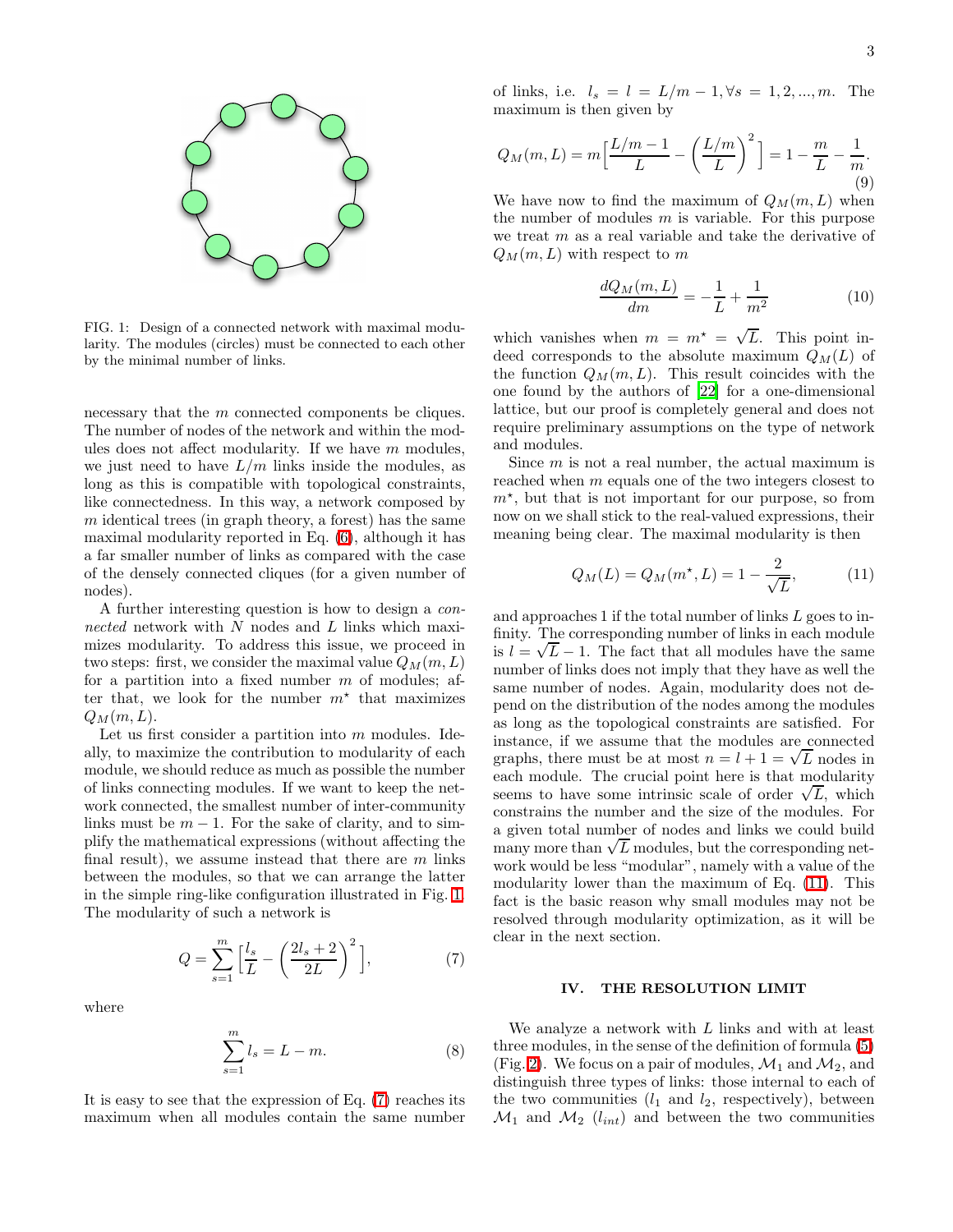

<span id="page-3-0"></span>FIG. 2: Scheme of a network partition into three or more modules. The two circles on the left picture two modules, the oval on the right reprensents the rest of the network  $\mathcal{M}_0$ , whose structure is arbitrary.

and the rest of the network  $\mathcal{M}_0$  ( $l_1^{out}$  and  $l_2^{out}$ ). In order to simplify the calculations we express the numbers of external links in terms of  $l_1$  and  $l_2$ , so  $l_{int} = a_1 l_1 = a_2 l_2$ ,  $l_1^{out} = b_1 l_1$  and  $l_2^{out} = b_2 l_2$ , with  $a_1, a_2, b_1, b_2 \geq 0$ . Since  $\mathcal{M}_1$  and  $\mathcal{M}_2$  are modules by construction, we also have  $a_1 + b_1 \leq 2$ ,  $a_2 + b_2 \leq 2$  and  $l_1, l_2 < L/4$  (see Sec-tion [II\)](#page-1-0). Now we consider two partitions  $A$  and  $B$  of the network. In partition A,  $\mathcal{M}_1$  and  $\mathcal{M}_2$  are taken as separate modules, and in partition B they are considered as a single community. The split of the rest of the network is arbitrary but identical in both partitions. We want to compare the modularity values  $Q_A$  and  $Q_B$  of the two partitions. Since the modularity is a sum over the modules, the contribution of  $\mathcal{M}_0$  is the same in both partitions and is denoted by  $Q_0$ . From Eq. [\(1\)](#page-1-2) we obtain

$$
Q_A = Q_0 + \frac{l_1}{L} - \left[ \frac{(a_1 + b_1 + 2)l_1}{2L} \right]^2 + \frac{l_2}{L} + \frac{l_1}{L}
$$

$$
-\left[ \frac{(a_2 + b_2 + 2)l_2}{2L} \right]^2; \tag{12}
$$

<span id="page-3-1"></span>
$$
Q_B = Q_0 + \frac{l_1 + l_2 + a_1 l_1}{L} +
$$

$$
-\left[\frac{(2a_1 + b_1 + 2)l_1 + (b_2 + 2)l_2}{2L}\right]^2.
$$
 (13)

The difference  $\Delta Q = Q_B - Q_A$  is

$$
\Delta Q = \left[2La_1l_1 - (a_1 + b_1 + 2)(a_2 + b_2 + 2)l_1l_2\right]/(2L^2).
$$
\n(14)

As  $\mathcal{M}_1$  and  $\mathcal{M}_2$  are both modules by construction, we would expect that the modularity should be larger for the partition where the two modules are separated, i.e.  $Q_A > Q_B$ , which in turn implies  $\Delta Q < 0$ . From Eq. [\(14\)](#page-3-1) we see that  $\Delta Q$  is negative if

<span id="page-3-2"></span>
$$
l_2 > \frac{2La_1}{(a_1 + b_1 + 2)(a_2 + b_2 + 2)}.\t(15)
$$

We see that if  $a_1 = a_2 = 0$ , i.e. if there are no links between  $\mathcal{M}_1$  and  $\mathcal{M}_2$ , the above condition is trivially satisfied. Instead, if the two modules are connected to each other, something interesting happens. Each of the coefficients  $a_1, a_2, b_1, b_2$  cannot exceed 2 and  $l_1$  and  $l_2$  are both smaller than  $L/4$  by construction but can be taken as small as we wish with respect to  $L$ . In this way, it is possible to choose  $l_1$  and  $l_2$  such that the inequality of Eq. [\(15\)](#page-3-2) is not satisfied. In such a situation we can have  $\Delta Q > 0$  and the modularity of the configuration where the two modules are considered as a single community is larger than the partition where the two modules are clearly identified. This implies that by looking for the maximal modularity, there is the risk to miss important structures at smaller scales. To give an idea of the size of  $l_1$  and  $l_2$  at which modularity optimization could fail, we consider for simplicity the case in which  $\mathcal{M}_1$  and  $\mathcal{M}_2$ have the same number of links, i.e.  $l_1 = l_2 = l$ . The condition on l for the modularity to miss the two modules also depends on the fuzziness of the modules, as expressed by the values of the parameters  $a_1, a_2, b_1, b_2$ . In order to find the range of potentially "dangerous" values of  $l$ ,

• the two modules have a perfect balance between internal and external degree  $(a_1 + b_1 = 2, a_2 + b_2 =$ 2), so they are on the edge between being or not being communities, in the weak sense defined in [\[25\]](#page-7-22);

we consider the two extreme cases in which

• the two modules have the smallest possible external degree, which means that there is a single link connecting them to the rest of the network and only one link connecting each other  $(a_1 = a_2 = b_1 =$  $b_2 = 1/l$ ).

<span id="page-3-3"></span>In the first case, the maximum value that the coefficient of L can take in Eq. [\(15\)](#page-3-2) is  $1/4$ , when  $a_1 = a_2 = 2$  and  $b_1 \approx 0, b_2 \approx 0$ , so we obtain that Eq. [\(15\)](#page-3-2) may not be satisfied for

$$
l < l_R^{max} = \frac{L}{4},\tag{16}
$$

which is a scale of the order of the size of the whole network. In this way, even a pair of large communities may not be resolved if they share enough links with the nodes outside them (in this case we speak of "fuzzy" communities). A more striking result emerges when we consider the other limit, i.e. when  $a_1 = a_2 = b_1 = b_2 = 1/l$ . In this case it is easy to check that Eq. [\(15\)](#page-3-2) is not satisfied for values of the number of links inside the modules satisfying

$$
l < l_R^{min} = \sqrt{\frac{L}{2}}.\tag{17}
$$

If we now assume that we have two (interconnected) modules with the same number of internal links  $l$   $<$   $l_R^{min}$   $<$  $l_R^{max}$ , the discussion above implies that the modules cannot be resolved through modularity optimization, not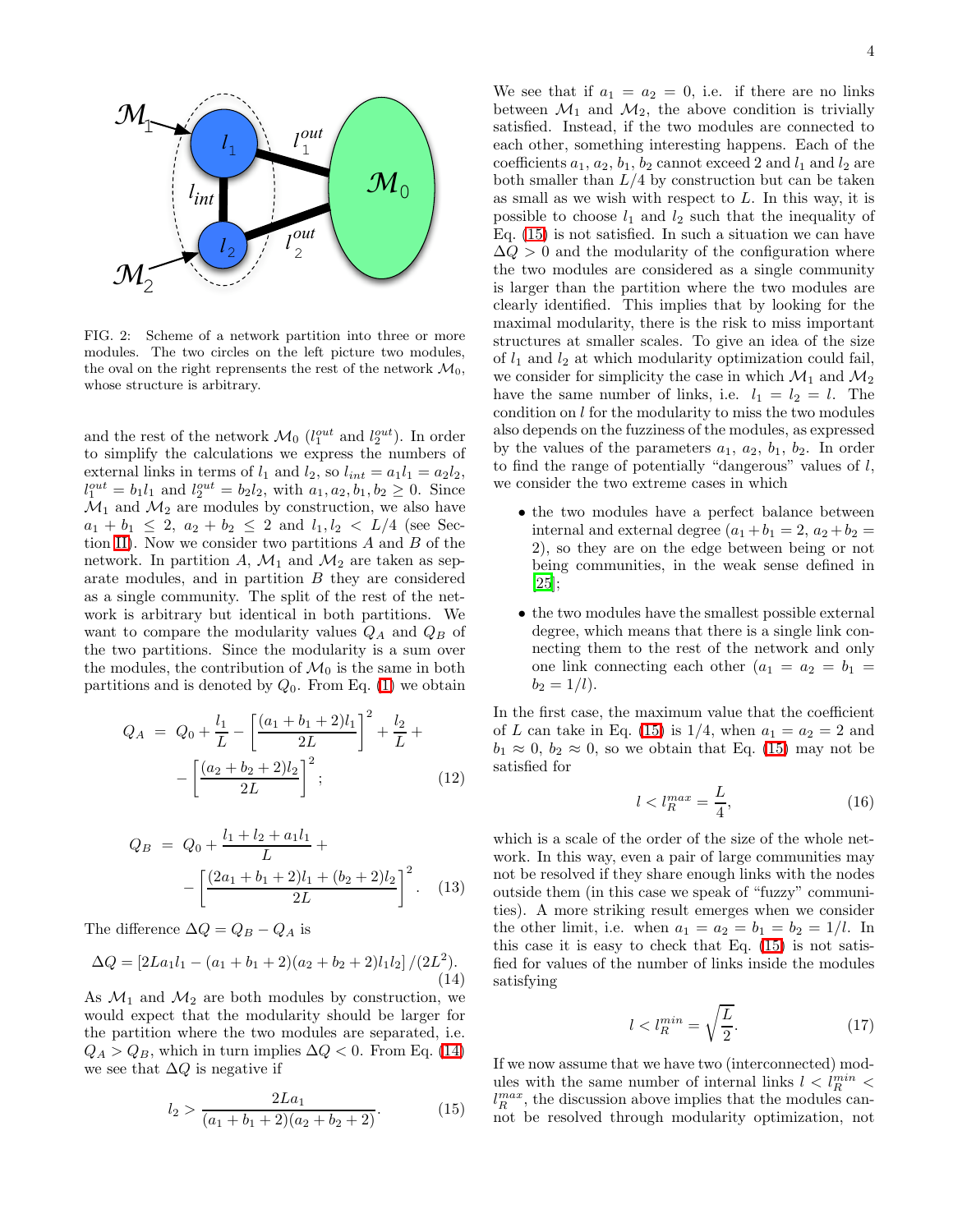

<span id="page-4-1"></span>FIG. 3: (A) A network made out of identical cliques (which are here complete graphs with  $m$  nodes) connected by single links. If the number of cliques is larger than about  $\sqrt{L}$ , modularity optimization would lead to a partition where the cliques are combined into groups of two or more (represented by a dotted line). (B) A network with four pairwise identical cliques (complete graphs with m and  $p < m$  nodes, respectively); if m is large enough with respect to  $p$  (e.g.  $m = 20, p = 5$ , modularity optimization merges the two smallest modules into one (shown with a dotted line).

even if they were complete graphs connected by a single link. As we have seen from Eq.  $(16)$ , it is possible to miss modules of larger size, if they share more links with the rest of the network (and with each other). For  $l_1 \neq l_2$  the conclusion is similar but the scales  $l_R^{min,max}$ are modified by simple factors.

## V. CONSEQUENCES

<span id="page-4-0"></span>We begin with a very schematic example, for illustrative purposes. In Fig.  $3(A)$  we show a network consisting of a ring of cliques, connected through single links. Each clique is a complete graph  $K_m$  with m nodes and has  $m(m-1)/2$  links. If we assume that there are n cliques, with n even, the network has a total of  $N = nm$ nodes and  $L = nm(m-1)/2 + n$  links. The network has a clear modular structure where the communities correspond to single cliques and we expect that any detection algorithm should be able to detect these communities. The modularity  $Q_{single}$  of this natural partition can be easily calculated and equals

$$
Q_{single} = 1 - \frac{2}{m(m-1) + 2} - \frac{1}{n}.
$$
 (18)

On the other hand, the modularity  $Q_{pairs}$  of the partition in which pairs of consecutive cliques are considered as single communities (as shown by the dotted lines in Fig.  $3(A)$  is

$$
Q_{pairs} = 1 - \frac{1}{m(m-1) + 2} - \frac{2}{n}.
$$
 (19)

The condition  $Q_{single} > Q_{pairs}$  is satisfied if and only if

<span id="page-4-2"></span>
$$
m(m-1) + 2 > n.
$$
 (20)

In this example,  $m$  and  $n$  are independent variables and we can choose them such that the inequality of formula [\(20\)](#page-4-2) is not satistied. For instance, for  $m = 5$  and  $n = 30$ ,  $Q_{single} = 0.876$  and  $Q_{pairs} = 0.888 > Q_{single}$ . An efficient algorithm looking for the maximum of the modularity would find the configuration with pairs of cliques and not the actual modules. The difference  $Q_{pairs} - Q_{single}$ would be even larger if  $n$  increases, for  $m$  fixed.

The example we considered was particularly simple and hardly represents situations found in real networks. However, the initial configuration that we considered in the previous section (Fig. [2\)](#page-3-0) is absolutely general, and the results make us free to design arbitrarily many networks with obvious community structures in which modularity optimization does not recognize (some of) the real modules. Another example is shown in Fig. [3\(](#page-4-1)B). The circles represent again cliques, i.e. complete graphs: the two on the left have m nodes each, the other two  $p < m$  nodes. If we take  $m = 20$  and  $p = 5$ , the maximal modularity of the network corresponds to the partition in which the two smaller cliques are merged [as shown by the dotted line in Fig. [3\(](#page-4-1)B)]. This trend of the optimal modularity to group small modules has already been remarked in [\[26\]](#page-7-23), but as a result of empirical studies on special networks, without any complete explanation.

In general, we cannot make any definite statement about modules found through modularity optimization without a method which verifies whether the modules are indeed single communities or a combination of communities. It is then necessary to inspect the structure of each of the modules found. As an example, we take the network of Fig. [3\(](#page-4-1)A), with  $n = 30$  identical cliques, where each clique is a  $K_m$  with  $m = 5$ . As already said above, modularity optimization would find modules which are pairs of connected cliques. By inspecting each of the modules of the 'first generation' (by optimizing modularity, for example), we would ultimately find that each module is actually a set of two cliques.

We thus have seen that modules identified through modularity optimization may actually be combinations of smaller modules. During the process of modularity optimization, it is favorable to merge connected modules if they are sufficiently small.

We have seen in the previous Section that any two interconnected modules, fuzzy or not, are merged if the number of links inside each of them does not exceed  $l_R^{min}$ . This means that the largest structure one can form by merging a pair of modules of any type (including cliques) has at least  $2l_R^{min}$  internal links. By reversing the argument, we conclude that if modularity optimization finds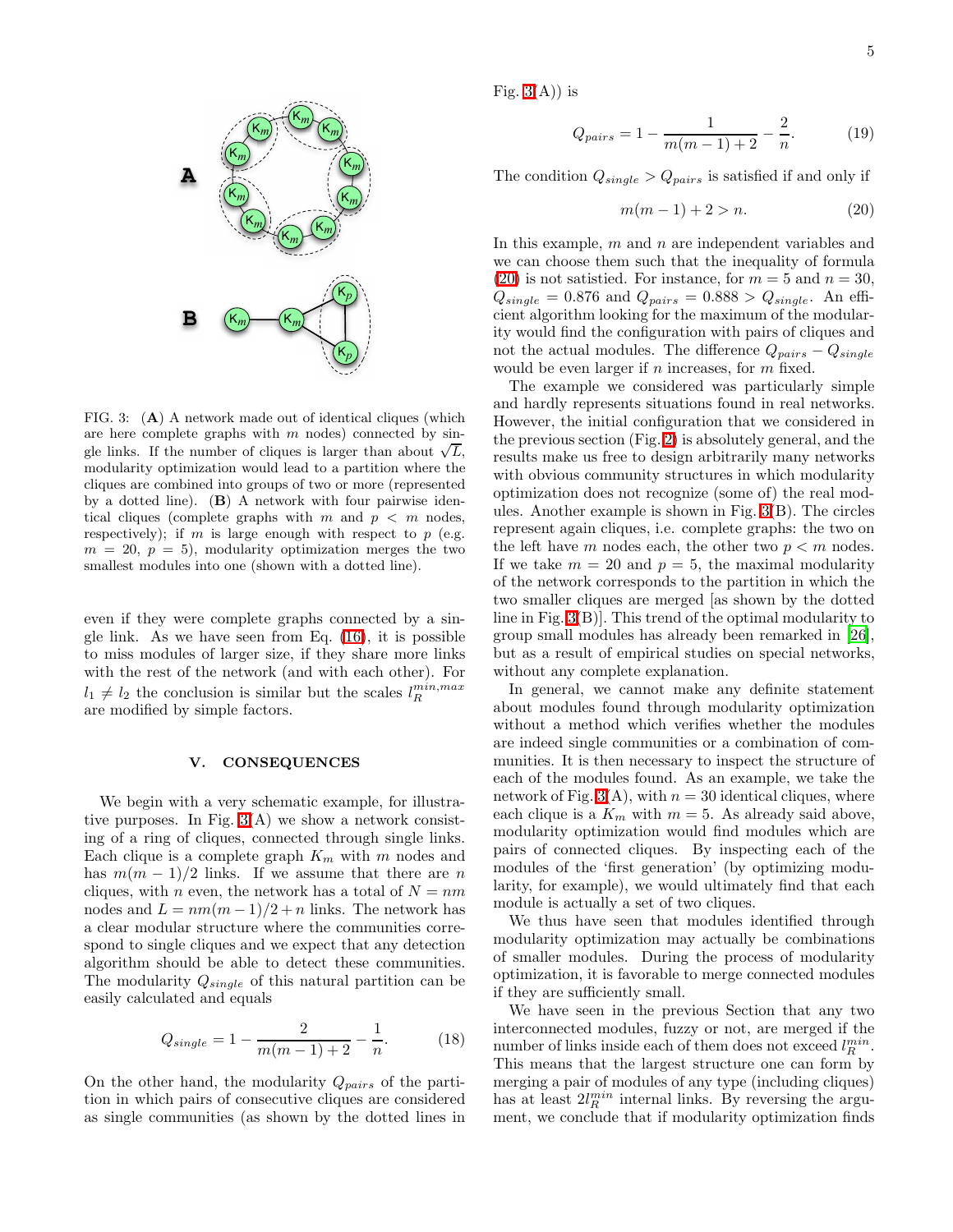<span id="page-5-0"></span>a module S with  $l<sub>S</sub>$  internal links, it may be that the latter is a combination of two or more smaller communities if

$$
l_S < 2l_R^{\min} = \sqrt{2L}.\tag{21}
$$

This example is an extreme case, in which the internal partition of  $S$  can be arbitrary, as long as the pieces are modules in the sense discussed in Section [II.](#page-1-0) Under the condition [\(21\)](#page-5-0), the module could in principle be a cluster of loosely interconnected complete graphs.

On the other hand, the upper limit of  $l<sub>S</sub>$  can be much larger than  $\sqrt{2L}$ , if the substructures are on average more interconnected with each other, as we have seen in Section [IV.](#page-2-0) In fact, fuzzy modules can be combined with each other even if they contain many more than  $l_R^{min}$ links. The more interconnected the modules, the larger will be the resulting supermodule. In the extreme case in which all submodules are very fuzzy, the size  $l<sub>S</sub>$  of the supermodule could be in principle as large as that of the whole network, i.e.  $l_S < L$ . This result comes from the extreme case where the network is split in two very fuzzy communities, with  $L/4$  internal links each and  $L/2$ between them. By virtue of Eq. [\(16\)](#page-3-3), it is favorable (or just as good) to merge the two modules and the resulting structure is the whole network. This limit  $l_S < L$  is of course always satisfied but suggests here that it is important to carefully analyze all modules found through modularity optimization, regardless of their size.

The probability that a very large module conceals substructures is however small, because that could only happen if all hidden submodules are very fuzzy communities, which is unlikely. Instead, modules with a size  $l_S \sim \sqrt{2L}$ or smaller can result from an arbitrary merge of smaller structures, which may go from loosely interconnected cliques to very fuzzy communities. Modularity optimization is most likely to fail in these cases.

In order to illustrate this theoretical discussion, we analyze five examples of real networks:

- 1. the transcriptional regulation network of Saccharomyces cerevisiae (yeast);
- 2. the transcriptional regulation network of Escherichia coli;
- 3. a network of electronic circuits;
- 4. a social network;
- 5. the neural network of Caenorhabditis Elegans.

We downloaded the lists of edges of the first four networks from Uri Alon's Website [\[29\]](#page-7-24), whereas the last one was downloaded from the WebSite of the Collective Dynamics Group at Columbia University [\[30](#page-7-25)].

In the transcriptional regulation networks, nodes represent operons, i.e. groups of genes that are transcribed on to the same mRNA and an edge is set between two nodes A and B if A activates B. These systems have been previously studied to identify motifs in complex networks [\[28\]](#page-7-26). There are 688 nodes, 1, 079 links for yeast, 423 nodes and 519 links for E. coli. Electronic circuits can be viewed as networks in which vertices are electronic components (like capacitors, diodes, etc.) and connections are wires. Our network maps one of the benchmark circuits of the so-called ISCAS'89 set; it has 512 nodes, 819 links. In the social network we considered, nodes are people of a group and links represent positive sentiments directed from one person to another, based on questionnaires: it has 67 nodes and 182 links. Finally, the neural network of *C. elegans* is made of 306 nodes (neurons), connected through 2, 345 links (synapsis, gap junctions). We remark that most of these networks are directed, here we considered them as undirected.

First, we look for the modularity maximum by using simulated annealing. We adopt the same recipe introduced in Ref. [\[13\]](#page-7-10), which makes the optimization procedure very effective. There are two types of moves to pass from a network partition to the next: individual moves, where a single node is passed from a community to another, and collective moves, where a pair of communities is merged into a single one or, vice versa, a community is split into two parts. Each iteration at the same temperature consists of a succession of  $N^2$  individual and N collective moves, where  $N$  is the total number of nodes of the network. The initial temperature  $T$  and the temperature reduction factor f are arbitrarily tuned to find the highest possible modularity: in most cases we took  $T \sim 1$  and f between 0.9 and 0.99.

We found that all networks are characterized by high modularity peaks, with  $Q_{max}$  ranging from 0.4022 (C.  $elegans)$  to 0.7519 (*E. coli*). The corresponding optimal partitions consist of 9 (yeast), 27  $(E. \; coli)$ , 11 (electronic), 10 (social) and 4 (C. elegans) modules (for  $E$ . coli our results differ but are not inconsistent with those obtained in [\[13](#page-7-10)] for a slighly different database; these differences however do not affect our conclusions). In order to check if the communities have a substructure, we used again modularity optimization, by constraining it to each of the modules found. In all cases, we found that most modules displayed themselves a clear community structure, with very high values of Q. The total number of submodules is 57 (yeast), 76 (E. coli), 70 (electronic), 21 (social) and 15 (C. elegans), and is far larger than the corresponding number at the modularity peaks. The analysis of course is necessarily biased by the fact that we neglect all links between the original communities, and it may be that the submodules we found are not real modules for the original network. In order to verify that, we need to check whether the condition of Eq. [\(2\)](#page-1-3) is satisfied or not for each submodule and we found that it is the case. A further inspection of the communities found through modularity optimization thus reveals that they are, in fact, clusters of smaller modules. The modularity values corresponding to the partitions of the networks in the submodules are clearly smaller than the peak modularities that we originally found through simulated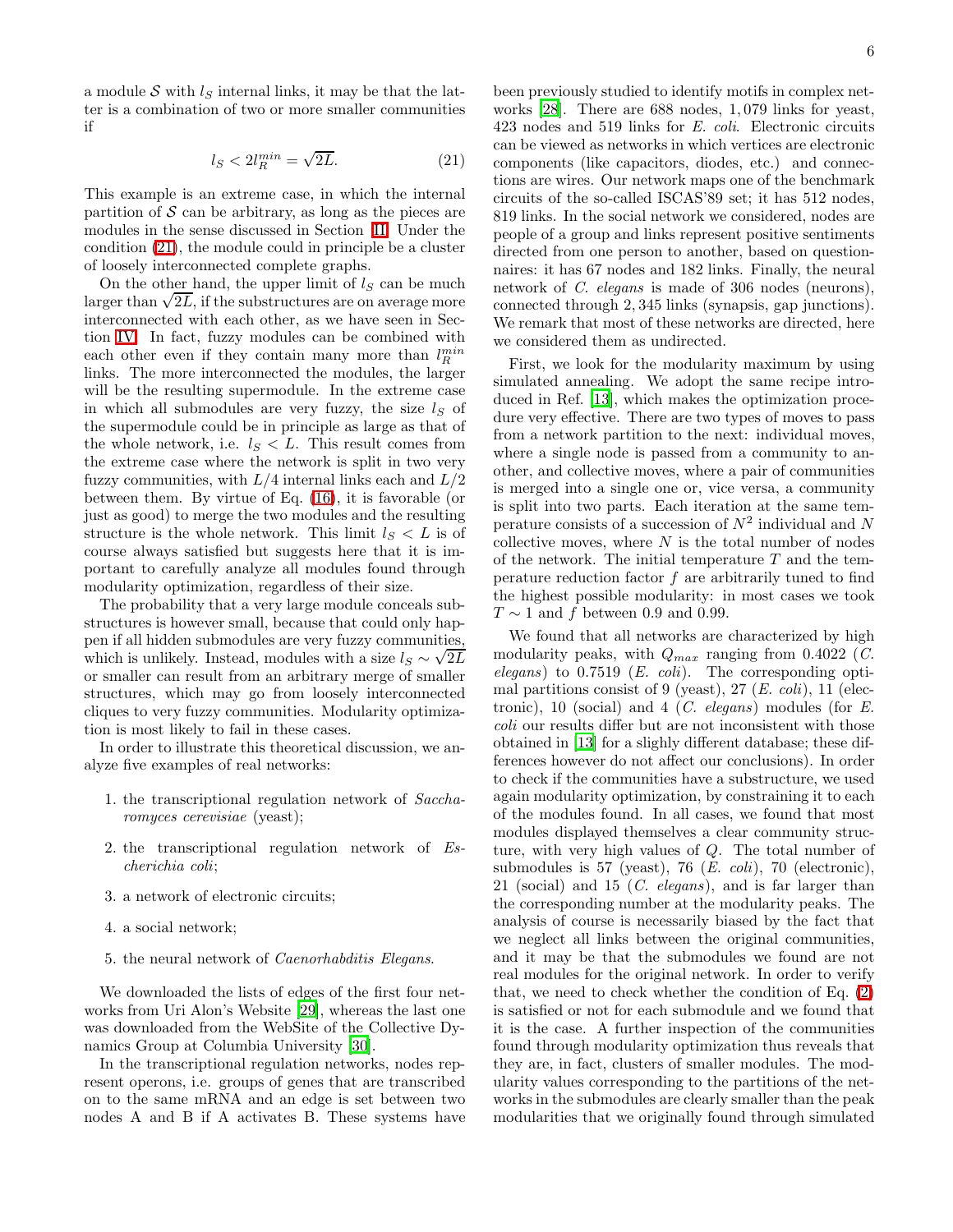annealing (see Table [I\)](#page-6-3). By restricting modularity optimization to a module we have no guarantee that we accurately detect its substructure and that this is a safe way to proceed. Nevertheless, we have verified that all substructures we detected are indeed modules, so our results show that the search for the modularity optimum is not equivalent to the detection of communities defined through Eq. [\(2\)](#page-1-3).

| network         |             | $\ \#$ modules $(Q_{max})$ total $\#$ of modules $(Q)$ |
|-----------------|-------------|--------------------------------------------------------|
| Yeast           | 9(0.7396)   | 57 (0.6770)                                            |
| E. Coli         | 27 (0.7519) | 76 (0.6615)                                            |
| Electr. circuit | 11(0.6701)  | 70(0.6401)                                             |
| Social          | 10(0.6079)  | 21(0.5316)                                             |
| C. elegans      | 4(0.4022)   | 15(0.3613)                                             |

<span id="page-6-3"></span>TABLE I: Results of the modularity analysis on real networks. In the second column, we report the number of modules detected in the partition obtained for the maximal modularity. These modules however contain submodules and in the third column we report the total number of submodules we found and the corresponding value of the modularity of the partition, which is lower than the peak modularity initially found.

The networks we have examined are fairly small but the problem we pointed out can only get worse if we increase the network size, especially when small communities coexist with large ones and the module size distribution is broad, which happens in many cases [\[20,](#page-7-17) [27\]](#page-7-27). As an example, we take the recommendation network of the online seller Amazon.com. While buying a product, Amazon recommends items which have been purchased by people who bought the same product. In this way it is possible to build a network in which the nodes are the items (books, music), and there is an edge between two items  $A$  and  $B$  if  $B$  was frequently purchased by buyers of A. Such a network was examined in Ref. [\[20\]](#page-7-17) and is very large, with 409, 687 nodes and 2, 464, 630 edges. The authors analyzed the community structure by greedy modularity optimization which is not necessarily accurate but represents the only strategy currently available for large networks. They identified 1, 684 communities whose size distribution is well approximated by a power law with exponent 2. From the size distribution, we estimated that over 95% of the modules have sizes below the limit of Eq. [\(21\)](#page-5-0), which implies that basically all modules need to be further investigated.

# VI. CONCLUSIONS

<span id="page-6-2"></span>In this article we have analyzed in detail modularity and its applicability to community detection. We have found that the definition of community implied by modularity is actually not consistent with its optimization which may favour network partitions with groups of modules combined into larger communities. We could say that, by enforcing modularity optimization, the possible partitions of the system are explored at a coarse level, so that modules smaller than some scale may not be resolved. The resolution limit of modularity does not rely on particular network structures, but only on the comparison between the sizes of interconnected communities and that of the whole network, where the sizes are measured by the number of links.

The origin of the resolution scale lies in the fact that modularity is a sum of terms, where each term corresponds to a module. Finding the maximal modularity is then equivalent to look for the ideal tradeoff between the number of terms in the sum, i.e. the number of modules, and the value of each term. An increase of the number of modules does not necessarily correspond to an increase in modularity because the modules would be smaller and so would be each term of the sum. This is why for some characteristic number of terms the modularity has a peak. The problem is that this "optimal" partition, imposed by mathematics, is not necessarily correlated with the actual community structure of the network, where communities may be very heterogeneous in size, especially if the network is large.

Our result implies that modularity optimization might miss important substructures of a network, as we have confirmed in real world examples. From our discussion we deduce that it is not possible to exclude that modules of virtually any size may be clusters of modules, although the problem is most likely to occur for modules with a number of internal links of the order of  $\sqrt{2L}$  or smaller. For this reason, it is crucial to check the structure of all detected modules, for instance by constraining modularity optimization on each single module, a procedure which is not safe but may give useful indications.

The fact that quality functions such as the modularity have an intrinsic resolution limit calls for a new theoretical framework which focuses on a local definition of community, regardless of its size. Quality functions are still helpful, but their role should be probably limited to the comparison of partitions with the same number of modules.

<span id="page-6-1"></span>Acknowledgments.– We thank A. Barrat, C. Castellano, V. Colizza, A. Flammini, J. Kertész and A. Vespignani for enlightening discussions and suggestions. We also thank U. Alon for providing the network data.

- <span id="page-6-0"></span>[1] M. E. J. Newman, Eur. Phys. J. B 38, 321-330 (2004). [2] L. Danon, A. D´iaz-Guilera, J. Duch and A. Arenas, J.
	-